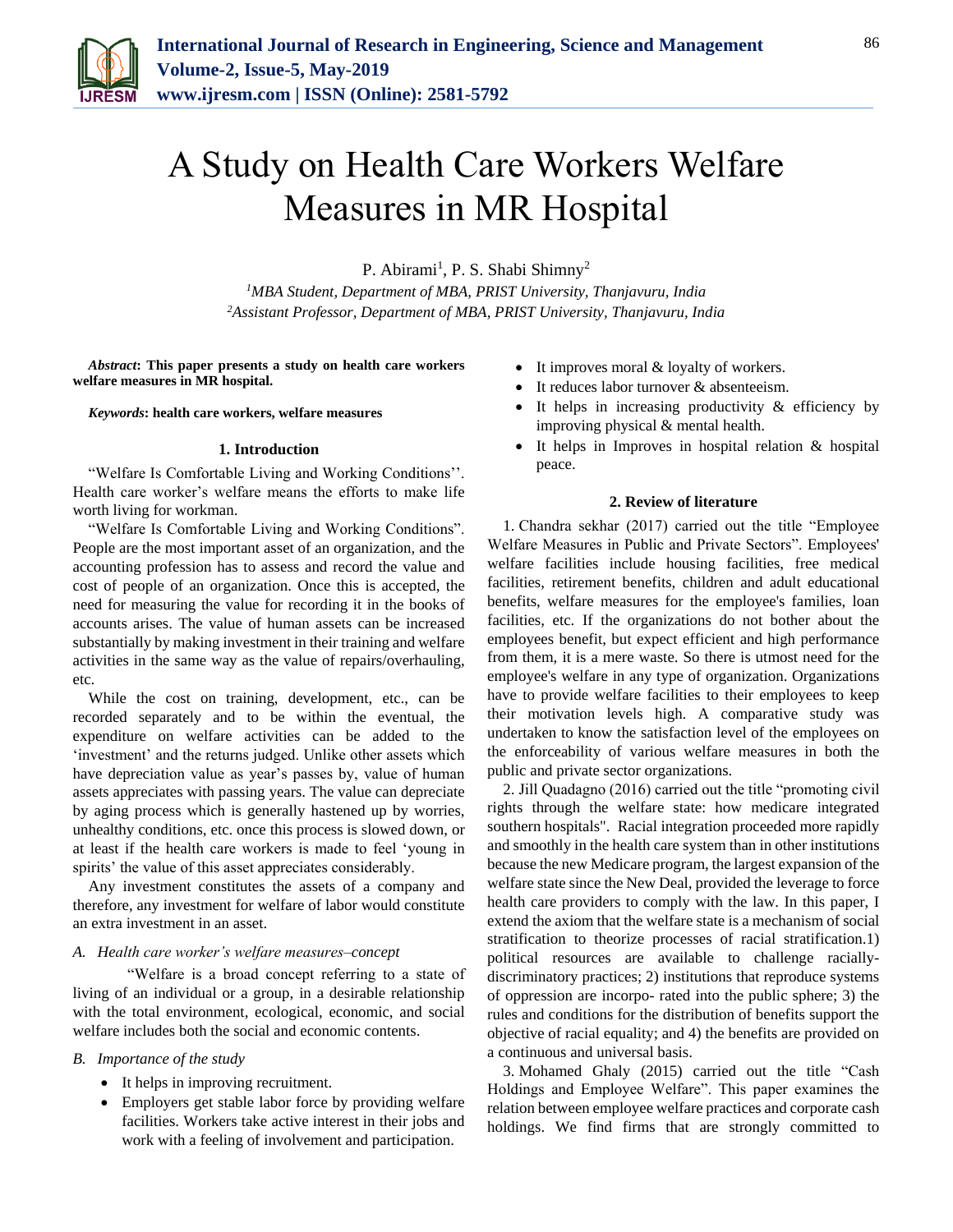

employee well-being, measured by ratings on employee relations, to hold more cash. The effect of employee welfare standards on cash holdings is stronger for firms in humancapital-intensive, competitive, and high-labor-mobility industries in which employees are more important to their businesses. These results are consistent with the predictions of the stakeholder theory. Overall, our paper provides novel evidence on the role human capital and employee relations play in a firm's cash management policy.

4. Li-Ping Chou (2014) carried out the title "Job stress and burnout in hospital employees: comparisons of different medical professions in a regional hospital in Taiwan". To explore the prevalence and associated factors of burnout among five different medical professions in a regional teaching hospital.

5. Deepak Kumar Agrawal (2014) carried out the title "An Analysis Of Employees Welfare & Safety Measures In Maharathna' Company". Employee welfare defines as "Efforts to make life worth living for workmen". The present study entitled "employees Welfare & Safety measures" undertaken with a view to analyze the gap between promise and performance of the NTPC as far as welfare measures are concern. Staff spends at least half their time at work or getting to it, or leaving it. People are entitled to be treated as full human beings with personal needs, hopes and anxieties. They are employed as people and bring themselves to work but cannot readily leave their troubles at home without solution to them in sight. Keyword: - welfare, agreement and performance.

# **3. Research methodology**

The present study adopted is the Survey Method of research. It covers the workers of Mr. hospital in Thanjavur. As census method is not feasible, the researcher has proposed to follow sampling. The workers are selected by following random sampling method. In tune with the objective, the above hypotheses have been tested in the study.

#### *A. Research design*

A research design is the arrangement of conditions for collection and analysis of data in a manner that aims to combine relevance to the research purpose with economy in procedure. The researcher has undertaken a descriptive type of research, It describes the characteristics of population or presentation of answer for the questions like where, when and how relating to a particular field. The study will present the state of affairs as it exists. This type of study mainly helps to know the past and to predict the future.

# *B. Research design - Descriptive*

In this research it deals with descriptive research type. It includes surveys and fact-finding enquiries of different kinds. The major purpose of descriptive research is description of the state of affairs as it exists at present.

# *C. Types of research*

The research is descriptive in nature. Descriptive research includes survey and fact-finding enquiries of different kinds. The main characteristic of this method is that the research has no control over the variables.

#### *D. Data collection*

The task of data collection begins after a research problem has been defined. Data collection is to gather the data from the population. The source of data can be either primary and secondary.

#### *E. Tools for analysis*

The general plan of analysis ranges from simple descriptive statistics to Chi-square test. The extent and variation of time management skills by the employees of information technology industry were measured through a scale and analyses on the basis of the scores of components. In order to find out the significance of the difference between the average, analysis of variance, Chi-square and factor analysis.

#### *F. Objectives of the study*

- To know their satisfaction towards the welfare measures provided to the health care workers. To study the association between welfare measure and performance of the health works. To find out health care workers preference regarding welfare measures which they like to have in future.
- *G. Scope of the study*
	- The present study has been undertaken to study find out effectiveness of health care workers welfare measures in MR Hospital.
	- To find out the practical difficulties involved in welfare measures that can be evaluated through this study.
	- The study can be used to bring out the solution for the problem faced by the health care workers ailing the welfare measures.
- *H. Need of the study*
	- Through the study, hospital would be able to know the satisfaction level of health care workers on welfare measures.
	- To find whether Labor welfare helps in providing good in Hospital relations.
	- To know about the health care worker's satisfaction towards welfare measures.
	- To find out the facilities entitled by MR Hospital

#### *I. Problem identification*

- Human resources are the most important resources of any organization.
- Here it is the duty of the management to look after the welfare measures of the healthcare workers. If the healthcare workers are satisfied with the provided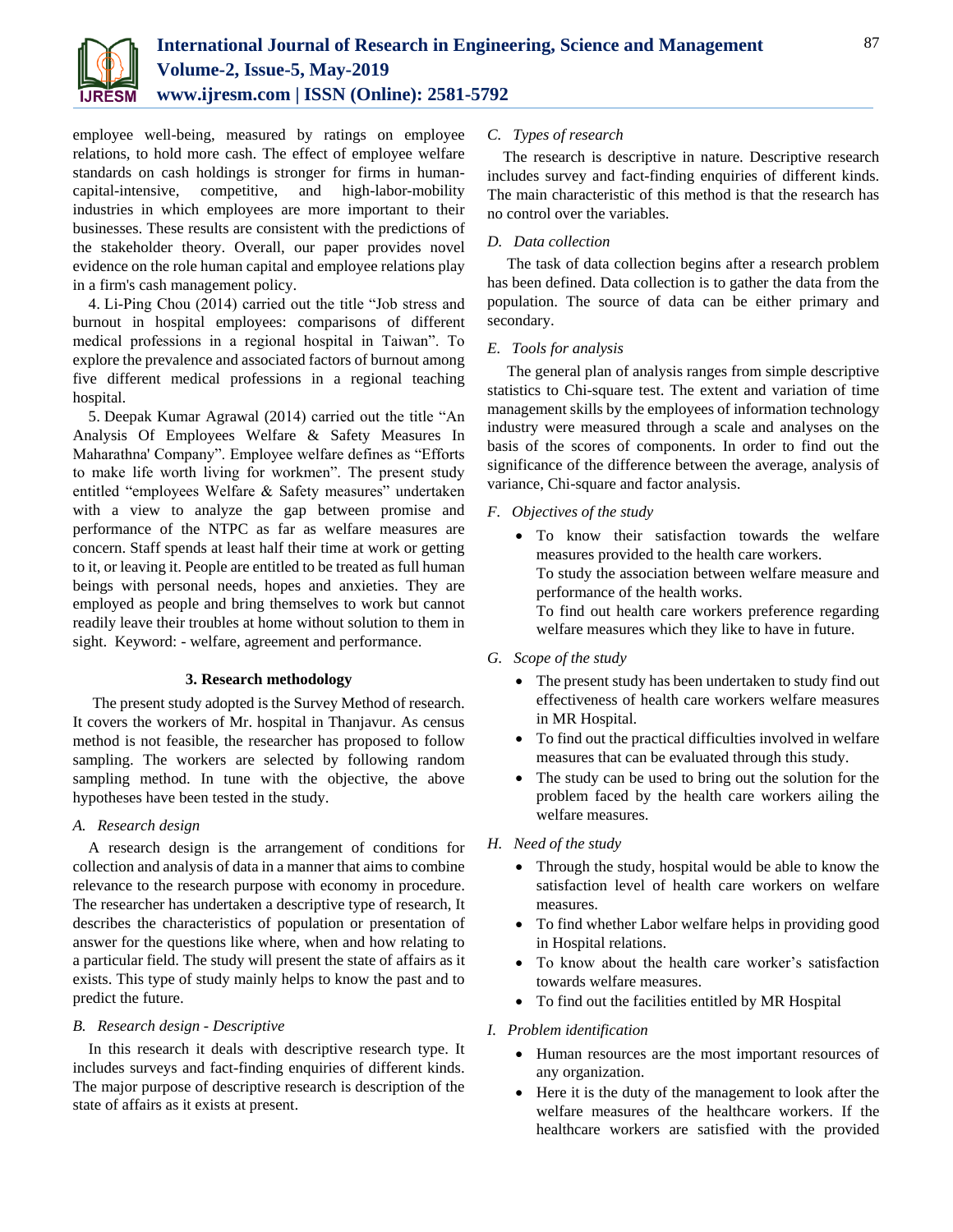

# **International Journal of Research in Engineering, Science and Management Volume-2, Issue-5, May-2019 www.ijresm.com | ISSN (Online): 2581-5792**

Table 1

|  |  |  |  |  |  | Relationship between working experience of respondents and working environment |  |
|--|--|--|--|--|--|--------------------------------------------------------------------------------|--|
|--|--|--|--|--|--|--------------------------------------------------------------------------------|--|

| Working experience | renationship occurrent womang experience of respondence and womang environment<br>Working environment |              |         |                 |                        | Total |
|--------------------|-------------------------------------------------------------------------------------------------------|--------------|---------|-----------------|------------------------|-------|
|                    | <b>Highly Satisfactory</b>                                                                            | Satisfactory | Average | Dissatisfactory | Highly dissatisfactory |       |
| 0-2 Years          |                                                                                                       | 54           |         |                 |                        | 54    |
| 1-5 Years          |                                                                                                       | 26           |         |                 |                        | 26    |
| 6-10 Years         |                                                                                                       | ، 4          |         |                 |                        | 16    |
| $11-20$ Years      |                                                                                                       |              |         |                 |                        |       |
| Above 20Years      |                                                                                                       |              |         |                 |                        |       |
| Total              |                                                                                                       | 96           |         |                 |                        | 100   |

|          | Observed frequency vs. Expected frequency |                           |         |           |             |  |  |
|----------|-------------------------------------------|---------------------------|---------|-----------|-------------|--|--|
| Group    | <b>Observed Frequency</b>                 | <b>Expected Frequency</b> | $O-E$   | $(O-E)^2$ | $(O-E)^2/E$ |  |  |
| Aa       | $\Omega$                                  | 2.54                      | $-2.54$ | 6.4516    | 2.54        |  |  |
| Ab       | 54                                        | 51.84                     | 2.16    | 4.6656    | 0.09        |  |  |
| Ac       | $\mathbf{0}$                              | 0.54                      | $-0.54$ | 0.2916    | 0.54        |  |  |
| Ad       | $\mathbf{0}$                              | 0.54                      | $-0.54$ | 0.2916    | 0.54        |  |  |
| Ae       | $\overline{0}$                            | 0.54                      | $-0.54$ | 0.2916    | 0.54        |  |  |
| Ba       | $\Omega$                                  | 1.04                      | $-1.04$ | 1.0816    | 1.04        |  |  |
| Bb       | 26                                        | 24.96                     | 1.04    | 1.0816    | 0.04        |  |  |
| Bc       | $\Omega$                                  | 0.26                      | $-0.26$ | 0.0676    | 0.26        |  |  |
| Bd       | $\Omega$                                  | 0.26                      | $-0.26$ | 0.0676    | 0.26        |  |  |
| Be       | $\Omega$                                  | 0.26                      | $-0.26$ | 0.0676    | 0.26        |  |  |
| Ca       | $\overline{c}$                            | 0.64                      | 1.36    | 1.8496    | 2.89        |  |  |
| Cb       | 14                                        | 11.04                     | 2.04    | 4.1616    | 0.37        |  |  |
| Cc       | $\mathbf{0}$                              | 0.16                      | $-0.16$ | 0.0256    | 0.16        |  |  |
| Cd       | $\theta$                                  | 0.16                      | $-0.16$ | 0.0256    | 0.16        |  |  |
| Ce       | $\mathbf{0}$                              | 0.16                      | $-0.16$ | 0.0256    | 0.16        |  |  |
| Da       | $\mathbf{0}$                              | 0.08                      | $-0.08$ | 0.0064    | 0.08        |  |  |
| Db       | $\overline{c}$                            | 1.92                      | 0.08    | 0.0064    | 0.004       |  |  |
| Dc       | $\theta$                                  | 0.02                      | $-0.02$ | 0.0004    | 0.02        |  |  |
| Dd       | $\theta$                                  | 0.02                      | $-0.02$ | 0.0004    | 0.02        |  |  |
| De       | $\mathbf{0}$                              | 0.02                      | $-0.02$ | 0.0004    | 0.02        |  |  |
| Ea       | $\overline{c}$                            | 0.08                      | 1.92    | 3.6864    | 46.08       |  |  |
| Eb       | $\overline{0}$                            | 1.92                      | $-1.92$ | 3.6864    | 1.92        |  |  |
| Ec       | $\mathbf{0}$                              | 0.02                      | $-0.02$ | 0.0004    | 0.02        |  |  |
| Ed       | $\mathbf{0}$                              | 0.02                      | $-0.02$ | 0.0004    | 0.02        |  |  |
| Ee       | $\mathbf{0}$                              | 0.02                      | $-0.02$ | 0.0004    | 0.02        |  |  |
| $\chi^2$ |                                           |                           |         |           | 58.054      |  |  |

Table 2

welfare measures, the production will increase.

- The welfare measures of the healthcare workers are essential because of the nature of the industrial system.
- Today workers are an essential element contributing to the growth of the organization. If we make an overall survey of the living and working condition of hospital workers, the necessity of welfare measures would be apparent.
- In case of MR hospital there are more than 150 workers employed and the hospital is responsible for the welfare of these workers.
- Hence the present study is conducted to learn the level of satisfaction of the healthcare workers regarding the welfare measures.

#### **4. Data analysis and interpretation**

# *Chi Square Test:*

#### *Hypothesis*

*Null hypothesis:* There is no significant relationship between working experience of respondents and working environment.

Calculated value  $\chi$ <sup>2</sup> = 58.054

Degree of freedom =  $(R-1)$   $(C-1)$  =  $(5-1)$   $(5-1)$  =16 The table value of  $\chi$ 2 for 16 degree of freedom at 5 per cent level of significance is 26.295

# *Interpretation:*

Calculated value of chi square is more than the table value, so the null hypothesis is rejected. Hence it is concluded that

| Table 3<br><b>ANOVA</b> |                |                     |     |  |  |
|-------------------------|----------------|---------------------|-----|--|--|
| C                       |                | Working environment |     |  |  |
| $0-2$ yrs               | 56             | Highly satisfied    |     |  |  |
| $3-5$ yrs               | 26             | Satisfied           | 98  |  |  |
| $6-10$ yrs              | 14             | Neutral             |     |  |  |
| $11-20$ yrs             | 2              | Dissatisfied        |     |  |  |
| Above 20 yrs            | $\mathfrak{D}$ | Highly dissatisfied |     |  |  |
| Total                   | 100            | Total               | 100 |  |  |

there is a significant relationship between working experience of respondents and working environment.

#### *Hypothesis:*

Null hypothesis: There is no significant relationship between Working environment and Working environment.

#### *Interpretation:*

Calculated F value is 7.53 and F value 3.89 so calculate value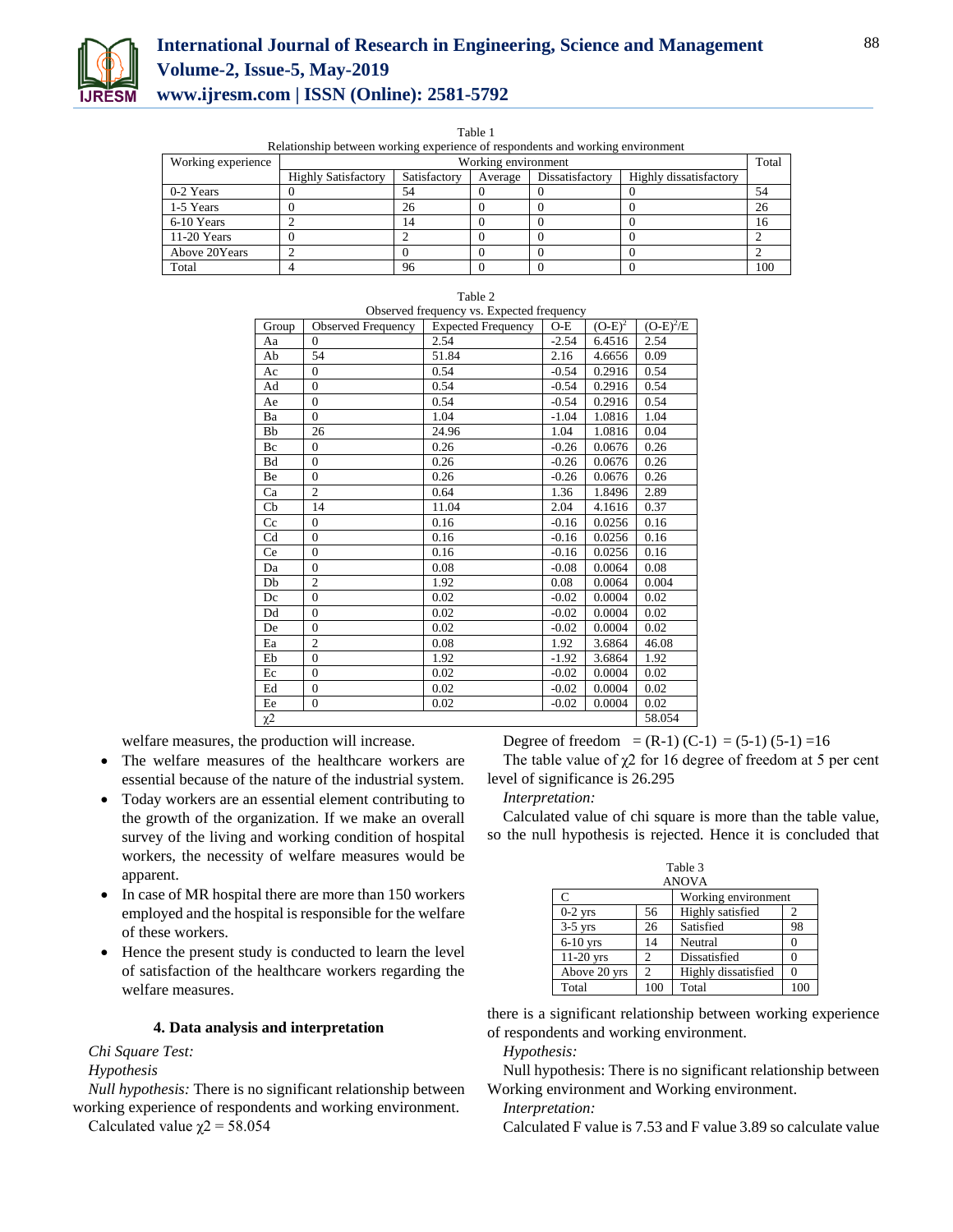

is more than the table value, so the null hypothesis is rejected. Hence it is concluded that there is no significant relationship between Working experience and Working environment.

| Table 4              |       |     |         |          |  |  |
|----------------------|-------|-----|---------|----------|--|--|
| Anova: Single Factor |       |     |         |          |  |  |
| Summary              |       |     |         |          |  |  |
| Groups               | Count | Sum | Average | Variance |  |  |
| Column 1             | 100   | 170 | 17      | 0.858586 |  |  |
| Column <sub>2</sub>  | 100   | 196 | 1.96    | 0.038788 |  |  |

|                       |       | Table 5 |          |          |          |          |
|-----------------------|-------|---------|----------|----------|----------|----------|
|                       |       | Anova   |          |          |          |          |
| Source of Variation   | SS    | Df      | MS       | F        | P-value  | F crit   |
| <b>Between Groups</b> | 3.38  |         | 3.38     | 7.533093 | 0.006615 | 3.888853 |
| <b>Within Groups</b>  | 88.84 | 198     | 0.448687 |          |          |          |
| Total                 | 92.22 | 199     |          |          |          |          |

*Interpretation:* 

Calculated F value is 7.53 and F value 3.89 so calculate value is more than the table value, so the null hypothesis is rejected. Hence it is concluded that there is no significant relationship between Working experience and Working environment.

| Table 6               |                |                     |     |  |  |  |  |
|-----------------------|----------------|---------------------|-----|--|--|--|--|
|                       | Correlation    |                     |     |  |  |  |  |
| <b>Marital Status</b> |                | Working environment |     |  |  |  |  |
| <b>Bachelor</b>       | 78             | Highly satisfied    | 2   |  |  |  |  |
| Married               | 22             | Satisfied           | 98  |  |  |  |  |
| Divorced              | 0 <sup>0</sup> | Neutral             |     |  |  |  |  |
|                       |                | Dissatisfied        |     |  |  |  |  |
|                       |                | Highly dissatisfied |     |  |  |  |  |
| Total                 | 100            | Total               | 100 |  |  |  |  |
|                       |                |                     |     |  |  |  |  |

|                     | Column <sub>1</sub> | Column <sub>2</sub> |
|---------------------|---------------------|---------------------|
| Column <sub>1</sub> |                     |                     |
| Column <sub>2</sub> | $-0.13797$          |                     |

*Interpretation:* 

Calculated value is more than 0.5, so I concluded it with marital status and working environment is negatively correlated.

# **5. Finding, suggestion and conclusion**

# *A. Findings*

The study is conducted to know the impact of MR Hospital on workers loyalty. A detailed survey is conducted among 50 workers of MR Hospital and following are the findings from the study.

*Demographic Profile of the Respondents:*

- Majority of the workers (90%) are females of gender wise classification*.*
- Majority of the employee (78%) are Bachelor of marital status wise classification.
- Majority of the number of dependent the family members wise classification is are Four and above

*Socio – Economic profile of the Respondents:*

- Majority of the workers selected monthly income are Below 10000.
- Majority of the respondents are year of service in 0-2 years.
- Majority of the workers selected meeting your medical expenses of Paid by employee /company.
- Most of the workers said "yes" as their answer for specify your current health policy provider.
- Majority of the respondents are health insurance policy is public.

*Statutory welfare:*

- The workers ranked the attributes of canteen facility benefits.
	- Rank 1 Satisfactory
	- Rank 2 –Price.

Rank  $3$  – Quality of food.

- Rank 4 –Quantity of food.
- Rank 5 None.
- Majority of the respondents opining on sitting arrangement are satisfactory.
- The workers ranked the attributes of satisfaction level facility as follows
	- Rank 1 Latrines &lighting.
	- Rank 2 Seating Arrangement.
	- Rank 3 First aid application.
	- Rank 4 Drinking water.
	- Rank 5 Washing place &canteen.
- The workers ranked the attributes of that benefits you the most facility follows
	- Rank 1 Medical.
	- Rank 2 Hostel.
	- Rank 3 –Housing.
	- Rank 4 Travelling.
	- Rank 5 Recreation.

*Non Statutory welfare:*

- Most of the workers said "Yes" as their answer of respondents opining on leave policy.
- Most of the workers said "No "as their answer of respondents opining on maternity leave to female.
- Most of the workers said "Yes" as their answer of respondents opining on motivational factor

# *Safety:*

- Most of the workers said "Yes "as their answer of working in night shift.
- Most of the workers said "Yes "as their answer of health care workers safety.
- Most of the workers selected as satisfactory in working hours of the organization.
- Most of the workers said "Yes "as their answer of housing facility.

*Facility:*

- Majority of the respondents opining on welfare facilities in average.
- Majority of the respondents opining on sanitary facilities in satisfied.
- Majority of the respondents opining on hygienic conditions of working place in satisfied.